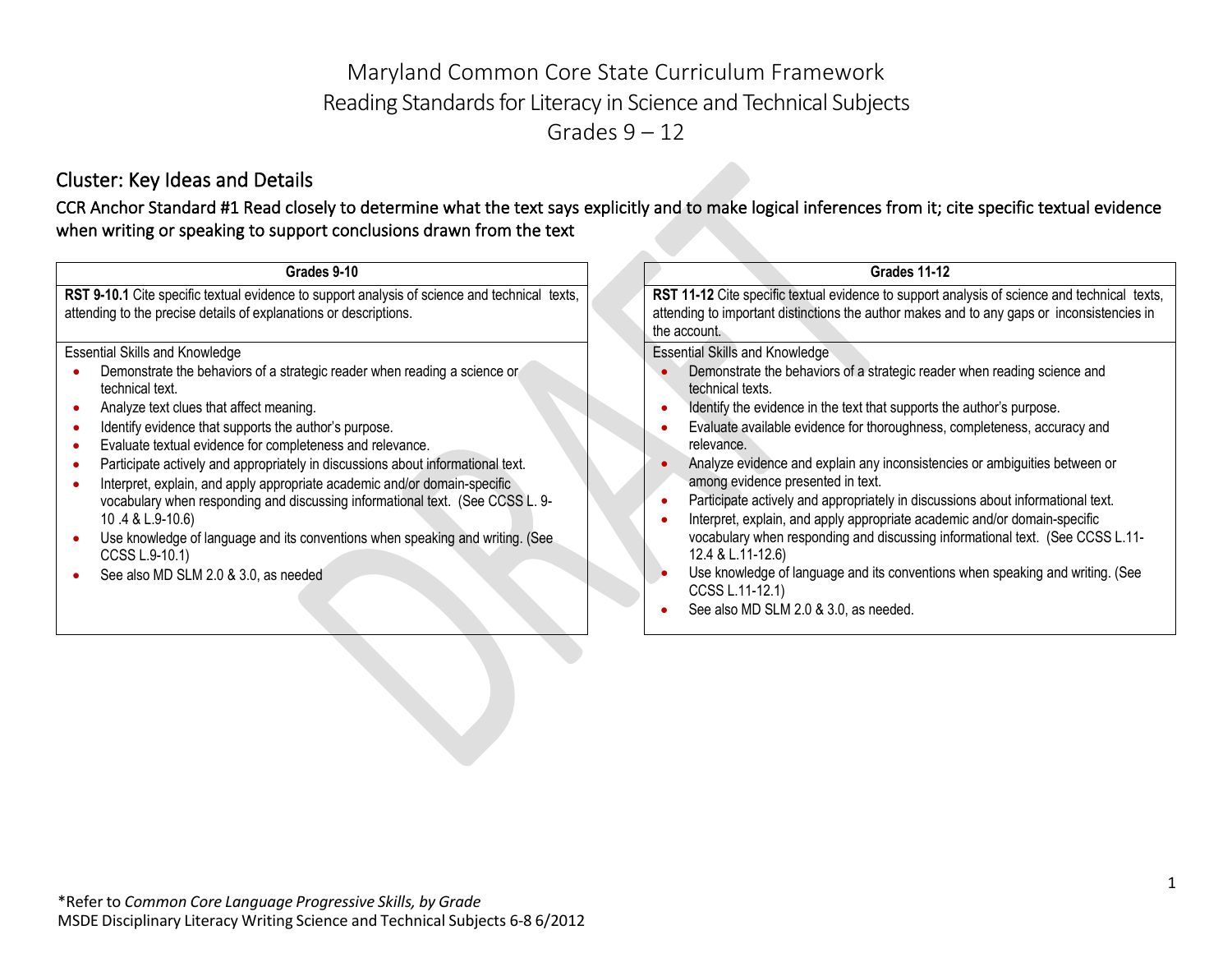## CCR Anchor Standard #2 Determine central ideas or themes of a text and analyze their development; summarize the key supporting details and ideas.

| Grades 9-10                                                                                                                                                                                              |  |  |
|----------------------------------------------------------------------------------------------------------------------------------------------------------------------------------------------------------|--|--|
| RST. 9-10.2 Determine the central ideas or conclusions of a text; trace the text's<br>explanation or depiction of a complex process, phenomenon, or concept; provide an<br>accurate summary of the text. |  |  |
| <b>Essential Skills and Knowledge</b>                                                                                                                                                                    |  |  |
| Analyze the key ideas that contribute to the development of a complex process,<br>$\bullet$<br>phenomenon, or concept presented in the text.                                                             |  |  |

- Synthesize evidence from the text to determine the central idea or conclusion.
- Objectively summarize the scientific or technical text, including the appropriate key ideas, processes, and/or phenomenon.

### **Grades 11-12**

**RST.11-12.2** Determine the central ideas or conclusions of a text; trace the text's explanation or depiction of a complex process, phenomenon, or concept; provide an accurate summary of the text.

#### Essential Skills and Knowledge

- Analyze ideas, processes, and/or information that support the development of the central idea(s) or conclusion of a science or technical text.
- Synthesize evidence from the text to determine the central idea or conclusion.
- Summarize the information presented in the text by accurately paraphrasing the key ideas and details that support the concepts, processes or information.

## CCR Anchor Standard #3 Analyze how and why individuals, events, or ideas develop and interact over the course of a text.

| Grades 9-10                                                                                                                                                                                                      |  |  |
|------------------------------------------------------------------------------------------------------------------------------------------------------------------------------------------------------------------|--|--|
| RST.9-10.3 Follow precisely a complex multistep procedure when carrying out<br>experiments, taking measurements, or performing technical tasks, attending to special<br>cases or exceptions defined in the text. |  |  |
| <b>Essential Skills and Knowledge</b>                                                                                                                                                                            |  |  |
| Analyze and explain the text structure and features of a complex multi-step<br>scientific or technical procedure and how it contributes to the purpose of the text.                                              |  |  |
| Evaluate how the use of domain specific vocabulary, materials, specific scientific<br>۰<br>tools, or equipment in the text that contributes to the procedure.                                                    |  |  |
| Identify special directions or exceptions in the text important/critical to the<br>۰<br>procedure.                                                                                                               |  |  |
| Implement the procedure.                                                                                                                                                                                         |  |  |

#### **Grades 11-12**

**RST.11-12.3** Follow precisely a complex multistep procedure when carrying out experiments, taking measurements, or performing technical tasks; analyze the specific results based on explanations in the text.

- Analyze the text structure of a scientific or technical procedure and how it contributes to meaning and or/purpose.
- Analyze the procedure, including the descriptive details (quantities, units of measurement) and use of specific materials (e.g., materials/chemicals, scientific tools and equipment), and sequence of events important to effective implementation.
- Implement procedure or technical task.
- Compare experimental results to the predicted outcomes.
- Analyze results to support predicted outcomes or to identify possible sources of error.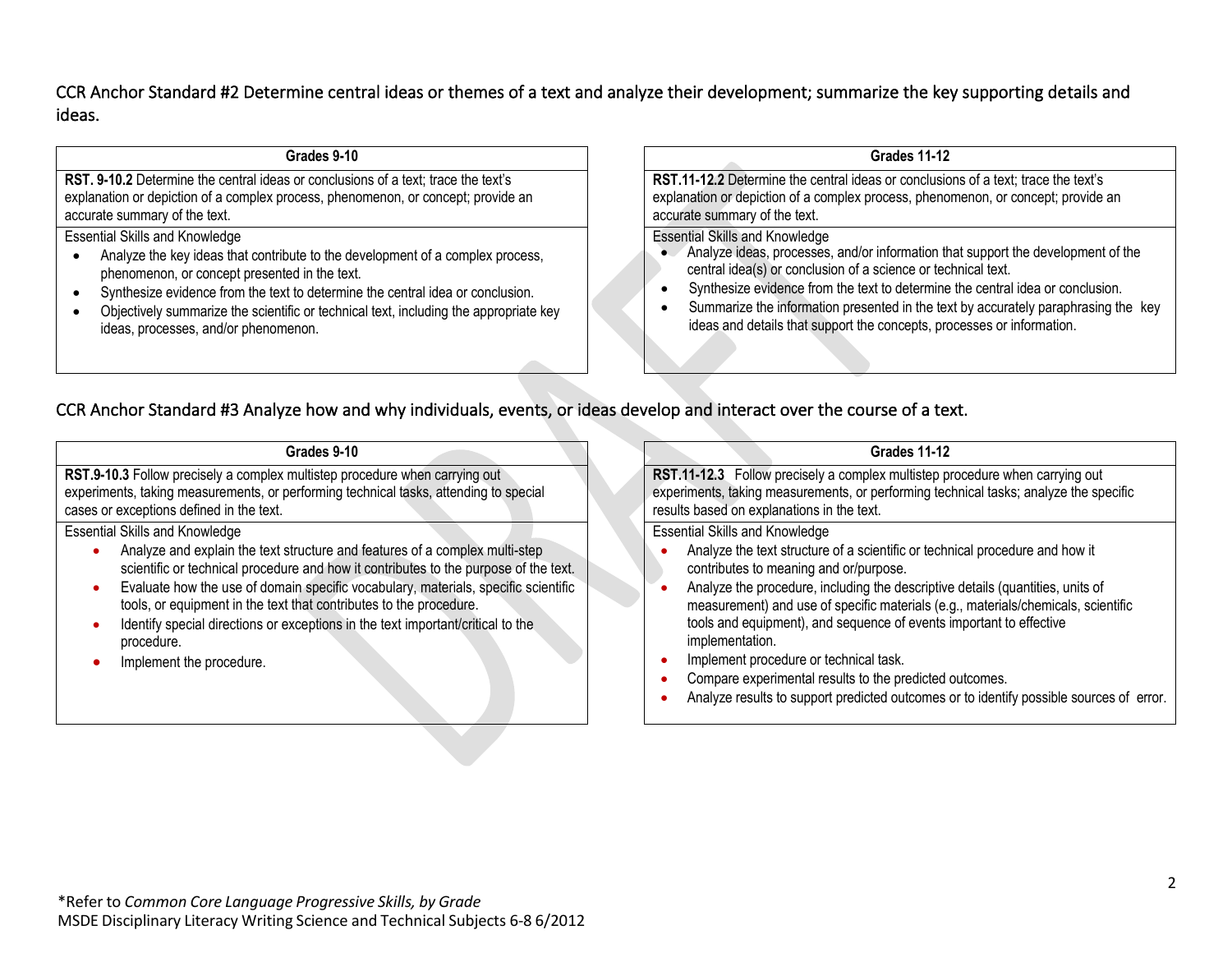# Cluster: Craft and Structure

CCR Anchor Standard #4 Interpret words and phrases as they are used in a text, including determining technical, connotative, and figurative meanings, and analyze how specific word choices shape meaning or tone.

| Grades 9-10                                                                                                                                                                                                                                                                                                                                                                                                                                                                                 | <b>Grades 11-12</b>                                                                                                                                                                                                                                                                                                                                                         |
|---------------------------------------------------------------------------------------------------------------------------------------------------------------------------------------------------------------------------------------------------------------------------------------------------------------------------------------------------------------------------------------------------------------------------------------------------------------------------------------------|-----------------------------------------------------------------------------------------------------------------------------------------------------------------------------------------------------------------------------------------------------------------------------------------------------------------------------------------------------------------------------|
| RST. 9-10.4 Determine the meaning of symbols, key terms, and other domain specific-<br>words and phrases as they are used in a specific scientific or technical context relevant to<br>grades 9-10 texts and topics.                                                                                                                                                                                                                                                                        | RST.11-12.4 Determine the meaning of symbols, key terms, and other domain-specific<br>words and phrases as they are used in a specific scientific or technical context relevant to<br>grades 11-12 texts and topics.                                                                                                                                                        |
| <b>Essential Skills and Knowledge</b>                                                                                                                                                                                                                                                                                                                                                                                                                                                       | <b>Essential Skills and Knowledge</b>                                                                                                                                                                                                                                                                                                                                       |
| Analyze the meaning, use, and effect of scientific and technical vocabulary,<br>symbols, and other domain specific-words or phrases as it contributes to<br>comprehension of text.<br>Use common grade appropriate Greek and Latin affixes and roots as clues to the<br>meaning of a word. (See CCSS L.8.4.b)<br>Interpret, explain, and apply appropriate academic and/or domain-specific<br>vocabulary when responding and discussing informational text. (See 9-10 CCSS<br>$L.4.8 L.6$ . | Analyze the meaning, use, and effect of science and technical vocabulary,<br>symbols, and other domain specific-words or phrases as it contributes to the<br>meaning of the text.<br>Interpret, explain, and apply appropriate academic and/or domain-specific vocabulary<br>when responding and discussing science or technical text. (See CCSS L 9-10.4 &<br>$L.9 - 10.6$ |

CCR Anchor Standard #5 Analyze the structure of texts, including how specific sentences, paragraphs, and larger portions of the text (e.g., a section, chapter, scene, or stanza) relate to each other and the whole.

| Grades 9-10                                                                                                                                                                                                                                                                                                                                                                                                                                                                                                                                                                                                                                                                                                                                                                                                                                                             | <b>Grades 11-12</b>                                                                                                                                                                                                                                                                                                                                                                                                                                                            |
|-------------------------------------------------------------------------------------------------------------------------------------------------------------------------------------------------------------------------------------------------------------------------------------------------------------------------------------------------------------------------------------------------------------------------------------------------------------------------------------------------------------------------------------------------------------------------------------------------------------------------------------------------------------------------------------------------------------------------------------------------------------------------------------------------------------------------------------------------------------------------|--------------------------------------------------------------------------------------------------------------------------------------------------------------------------------------------------------------------------------------------------------------------------------------------------------------------------------------------------------------------------------------------------------------------------------------------------------------------------------|
| RST.9-10.5 Analyze the structure of the relationships among concepts in a text, including<br>relationships among key terms (e.g., force, frictions, reaction force, energy).                                                                                                                                                                                                                                                                                                                                                                                                                                                                                                                                                                                                                                                                                            | RST.11-12.5 Analyze how the text structures information or ideas into categories or<br>hierarchies, demonstrating understanding of the information or ideas.                                                                                                                                                                                                                                                                                                                   |
| <b>Essential Skills and Knowledge</b><br>Identify and analyze the text structure used to organize science or technical text<br>(e.g., sequentially/chronologically, main ideas and supporting details, cause and<br>effect, compare and contrast, problem and solution).<br>Apply an understanding of text features in science or technical text (e.g., print<br>features, graphic aids, informational aids, online features, etc.) to facilitate an<br>understanding of the text.<br>Determine the author's purpose for the identified text. (See CCSS RI.8.6)<br>Determine the relationship among certain major sections within the text as a<br>whole.<br>Draw conclusions about how the relationship among the major sections adds to<br>the growth of an idea within the whole text.<br>Evaluate the effectiveness of the structure in presenting the information. | <b>Essential Skills and Knowledge</b><br>Analyze the relationship among certain major sections, categories, or hierarchies<br>within the text as a whole.<br>Analyze and explain how an author deliberately chooses and uses words and text<br>structures to develop and refine ideas or information.<br>Explain how the relationship among the major sections, categories, or hierarchies<br>contributes to the development of the idea or concept presented within the text. |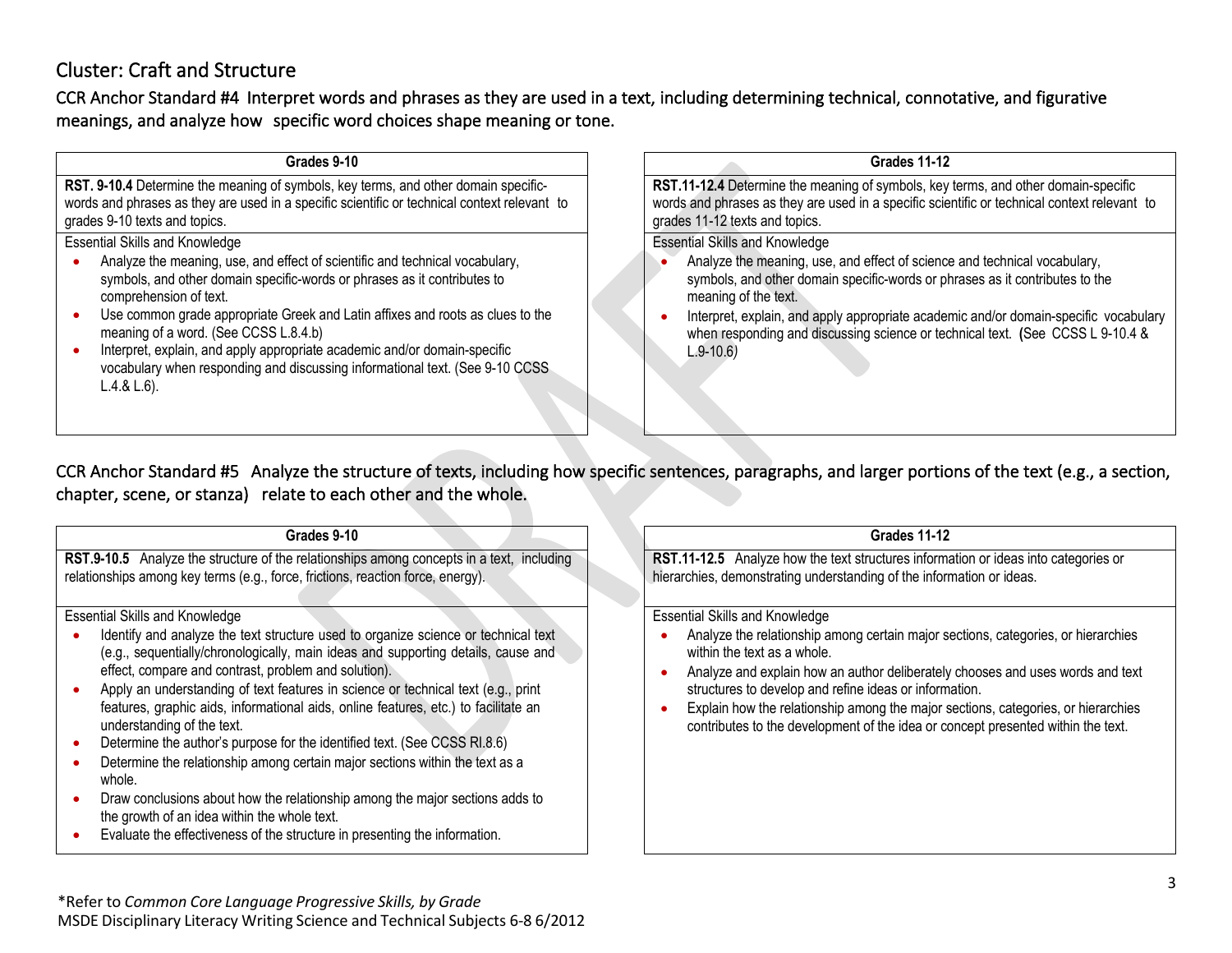## CCR Anchor Standard #6 Assess how point of view or purpose shapes the content and style of a text.

### **Grades 9-10**

**RST.9-10.6** Analyze the author's purpose in providing an explanation, describing a procedure, or discussing an experiment in a text, defining the question the author seeks to address.

Essential Skills and Knowledge

- Identify and explain the author's purpose in providing an explanation, describing a procedure, or discussing an experiment in a text.
- Analyze and explain the structure of an explanation, procedure, or experiment and how it contributes to meaning and/or purpose of the text.
- Determine and examine the relationships between and among ideas throughout the text and how they contribute to meaning.
- Evaluate the effectiveness of the text to address the author's purpose..

**Grades 11-12**

**RST.11-12.6** Analyze the author's purpose in providing an explanation, describing a procedure, or discussing an experiment in a text, identifying important issues that remain unresolved.

- Determine and examine the relationships between and among ideas throughout the text and how they contribute to meaning.
- Evaluate the text for completeness and relevance.
- Analyze and explain any inconsistencies, ambiguities, or gaps among information presented in text.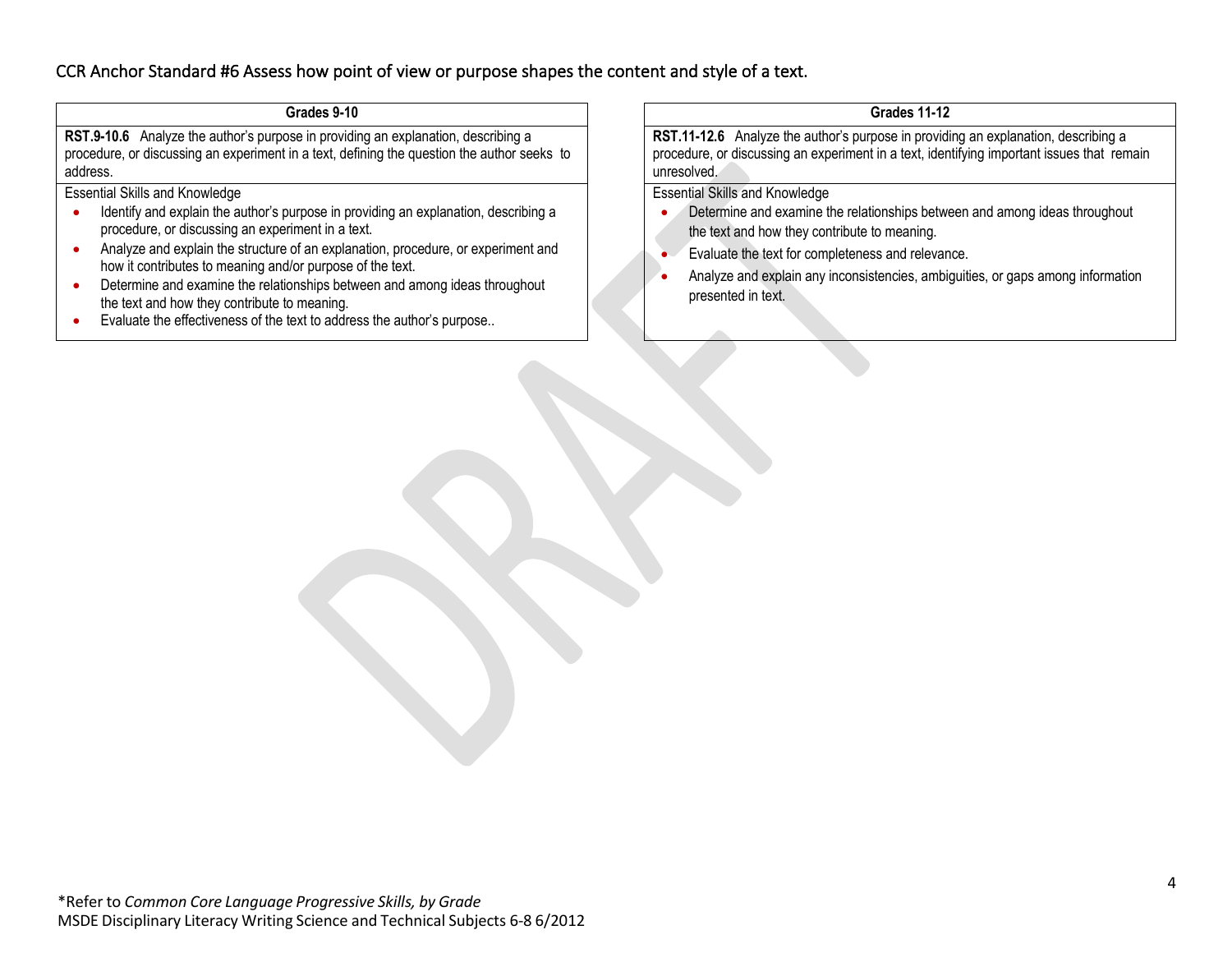# Cluster: Integration of Knowledge and Ideas

CCR Anchor Standard #7 Integrate and evaluate content presented in diverse formats and media, including visually and quantitatively, as well as in words

#### **Grades 9-10**

**RST.9-10.7** Translate quantitative or technical information expressed in words in a text into visual form (e.g., a table or a chart) and translate information expressed visually or mathematically (e.g., in an equation) into words.

## Essential Skills and Knowledge

## **Translate quantitative or technical information in text to a visual**

- Identify the author's purpose.
- Identify the key numerical, scientific, or technical terms within the text that describes the quantitative or technical information (e.g., units of measurement).
- Identify and analyze cue words and phrases that describe the informational relationships expressed (less than, greater than, increases, decreases, equal to).
- Choose, construct, and complete a graphic organizer (chart, table, graph, and flow chart) that most appropriately visually represents the relationship or processes described in the text and the author's purpose.

### **Translate information visually or mathematically into words.**

- Identify the author's purpose.
- Identify the mathematical relationships represented by operational symbols (e.g., +,-,X), mathematic symbols (e.g., (), =,<,>), and/or technology/flowchart symbols



- Analyze the author's use of numbers and symbols to represent key ideas, concepts, or processes.
- Summarize the information expressed visually by the author into text.

## **Grades 11-12**

**RST.11-12.7** Integrate and evaluate multiple sources of information presented in diverse formats and media (e.g., visually, quantitatively, as well as in words) in order to address a question or solve a problem.

- Analyze print, non-print and digital text for explicit details that are relevant to addressing a question or solving a problem. (See also MD Standard SLM 4.0)
- Compare, draw conclusions, and connect significant details and ideas between and among different media formats.
- Evaluate information from multiple sources of print, non-print, and digital texts, for accuracy, relevance, reliability and validity.
- Integrate information from multiple sources of print, non-print, and digital texts to address a question or solve a problem. (See CCSS W.11-12.6, W.11-12.7, W.11- 12.8, W.11-12.9b, SL.11-12.2)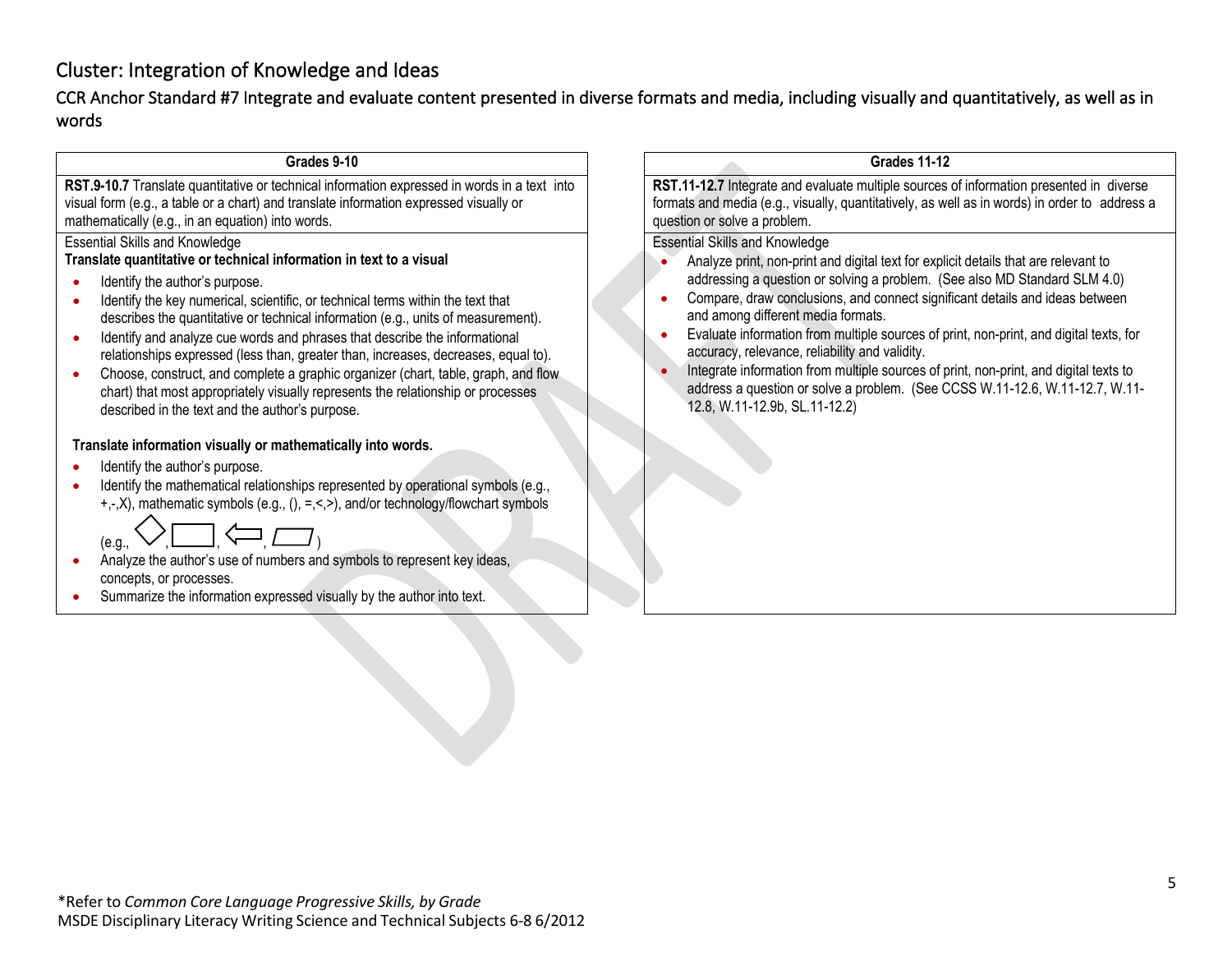CCR Anchor Standard #8 Delineate and evaluate the argument and specific claims in a text, including the validity of the reasoning as well as the relevance and sufficiency of the evidence.

#### **Grades 9-10**

**RST.9-10.8** Assess the extent to which the reasoning and evidence in a text supports the author's claim or a recommendation for solving a scientific or technical problem.

#### Essential Skills and Knowledge

- Identify the author's claim or recommendation and supporting evidence.
- Analyze and evaluate connections among evidence, inferences, and claims or recommendations.
- Analyze the completeness, relevance, and accuracy of evidence.
- Evaluate the extent to which the evidence supports the author's claim or recommendation.
- See also MD Standard SLM 4.0.

#### **Grades 11-12**

**RST.11-12.8** Assess the extent to which the reasoning and evidence in a text supports the author's claim or a recommendation for solving a scientific or technical problem.

Essential Skills and Knowledge

- Compare and analyze information from sources to identify common areas of support or contradiction with science text.
- Seek information from other sources to resolve conflicting information as needed.
- Synthesize information to support understanding of text.
- See also MD Standard SLM 4.0

CCR Anchor Standard #9 Analyze how two or more texts address similar themes or topics in order to build knowledge or to compare the approaches the authors take.

#### **Grades 9-10**

**RST.9-10.9** Compare and contrast findings presented in a text to those from other sources (including their own experiment(s), noting when the findings support or contradict previous explanations or accounts).

Essential Skills and Knowledge

- Identify the main points and key details in a science or technical text and those found in other sources (e.g., simulations, videos, multimedia sources, student experiments) on the same topic.
- Compare and contrast information from different sources to identify common areas of support or contradictions.
- Synthesize information to represent a logical understanding of the topic.

## **Grades 11-12**

**RST.11-12.9** Synthesize information from a range of sources (e.g., text, experiments, simulations) into a coherent understanding of a process, phenomenon, or concept, resolving conflicting information when possible

- Identify the main points and key details in a science or technical text to those found in other sources (e.g., text, experiments, and simulations) on the same topic.
- Compare, contrast, and analyze information from the different sources to identify common areas of support and/or contradiction
- Seek information from other sources to resolve conflicting information.
- Synthesize information to support understanding of text.